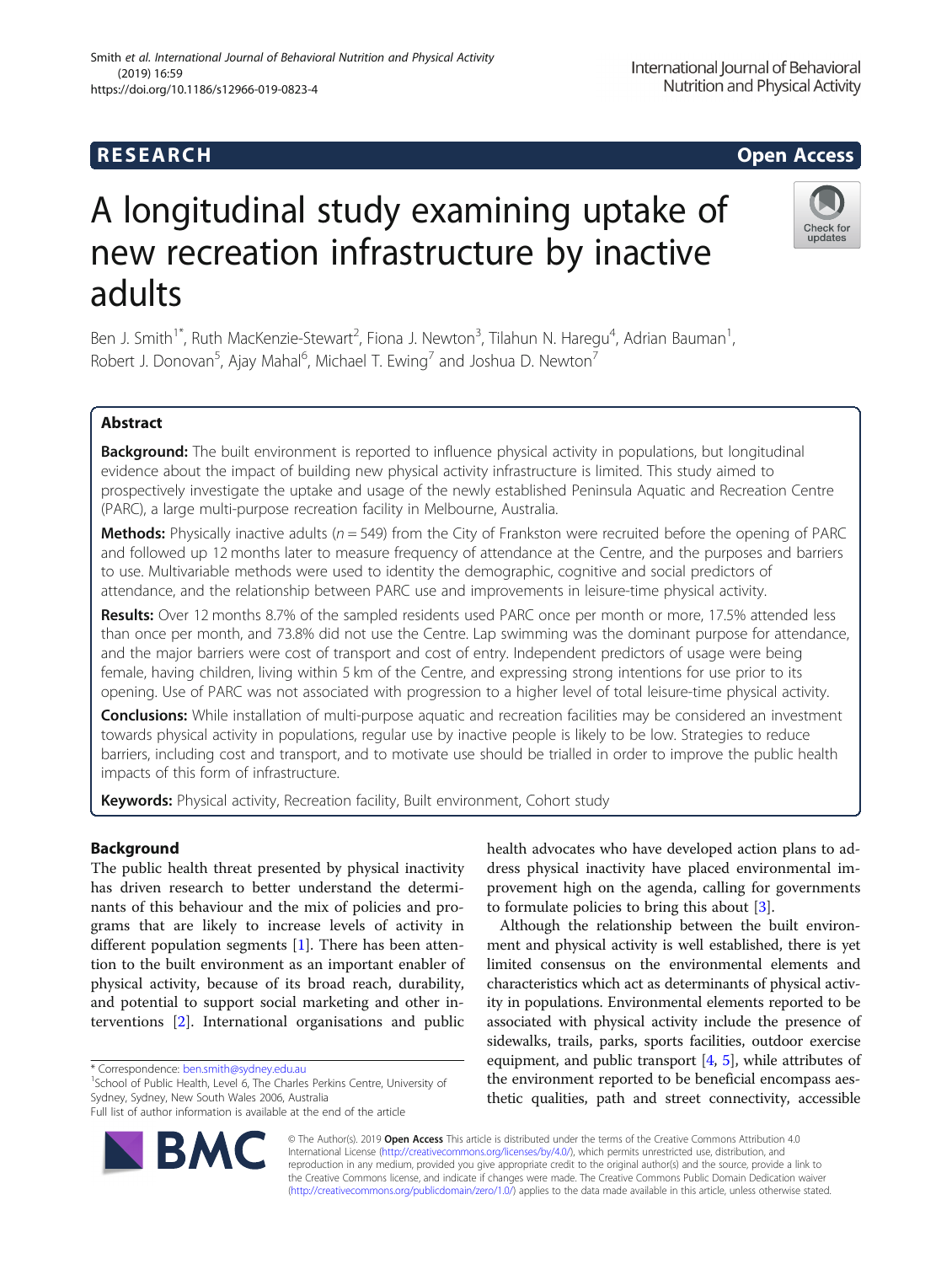destinations, safety, and lack of traffic [\[6,](#page-8-0) [7\]](#page-8-0). Those who have reviewed this evidence have noted the dominance of cross-sectional designs that are unable to show causal relationships, the diverse types of physical activity that have been investigated (e.g., walking, recreation, commuting), and the variety of measurement methods used  $[8]$  $[8]$ .

The availability of recreation infrastructure has been identified in both cross-sectional and longitudinal studies to be an element of the built environment that is positively associated with physical activity [[9,](#page-8-0) [10,](#page-8-0) [11](#page-8-0)]. This infrastructure takes a variety of forms, including public parks, sports fields, pay-for-use gymnasiums, swimming pools, and others. A review which examined the relationship between physical activity and different types of recreational infrastructure [[12\]](#page-8-0) found stronger associations for outdoor (e.g., parks, trails) than indoor settings (e.g., sports facilities, gymnasiums), and highlighted that parks and trails have been the most studied elements of the recreational environment.

Ecological models posit that the presence of recreational infrastructure may promote physical activity directly, by acting as a cue and opportunity for activity, or indirectly by influencing important intrapersonal determinants (e.g., self-efficacy, social norms) [[13](#page-8-0), [14](#page-8-0)]. The Environment Research Framework for Weight Gain Prevention [[15\]](#page-8-0) adopts a dual process view to explain these potentially complex relationships, recognising that pathways of direct and indirect influence vary for different aspects of the environment (e.g., parks, pay-for-use gyms) and may be moderated by personal and behaviour related characteristics. Studies examining interactions between characteristics of the built environment and intrapersonal determinants of physical activity have found that the availability of recreational facilities may augment some positive influences, such as intentions, [[16,](#page-8-0) [17](#page-8-0)] and override negative influences, such as low self-efficacy and fewer perceived benefits [[18,](#page-8-0) [19](#page-8-0)].

Multi-purpose leisure and aquatic centres are a type of recreational infrastructure established by municipal authorities in many countries, yet they have been given little attention in research concerning the environmental determinants of physical activity. These often provide indoor and/or outdoor swimming pools, gymnasiums and sporting facilities and require significant financial expenditure. Among the few studies examining the impacts of leisure and aquatic facilities are user surveys, which have found health and fitness, relaxation, socialising with friends and family, and self-esteem to be the benefits that are most often reported [\[20](#page-8-0), [21\]](#page-8-0). From a public health perspective a fundamental question that has not yet been examined is whether the installation of facilities of this type attracts inactive people within communities and contributes to tackling the high prevalence of physical inactivity that is widely reported. In relation

to building an ecological understanding of physical activity, a further question is whether local facilities of this nature are used more by community members with certain demographic characteristics and/or cognitive dispositions. The aim of the study reported here was to measure the usage of a newly established leisure and aquatic centre by a cross-sectional sample of physically inactive people, to identify the intrapersonal and social factors that predicted attendance, and to examine whether use resulted in increased levels of leisure-time physical activity.

#### Methods

#### Peninsula aquatic and recreation Centre (PARC)

PARC is located in the City of Frankston, a local government area (LGA) in southeast Melbourne, Australia, with a population of approximately 134,000. The Centre is positioned adjacent to a railway station, bus routes and the central business district. It offers a 50 m indoor lap pool, learn to swim pools, warm water pool and an aquatic playground area. The Centre is also equipped with a large gymnasium, group exercise rooms, spa, sauna and a wellness centre offering massage and other therapies ([https://parcfrankston.com.au/\)](https://parcfrankston.com.au/). Onsite parking is available and is free to PARC users for the first 2 h. The establishment cost of PARC was AU\$49.7 m and it was opened to the public in September of 2014. Prior to its opening the Centre was promoted extensively in newspapers, letters to residents and public billboards. During its first year of operation casual entry prices to the Centre were AU\$8.20 for adults (AU\$6.80 off peak), AU\$6.50 for children/pensioners (\$5.40 off peak), and AU\$23.50 for groups of two adults and two children (AU\$19.50 off peak).

#### Study design

This study investigated attendance at PARC using a cohort design. This cohort was the control arm of the larger MOVE Frankston trial, in which two other experimental groups were exposed to interventions to promote PARC. The methods of this trial have been described previously [[22\]](#page-8-0). The study was conducted with ethics approval from the Monash University Human Research Ethics Committee (Project IDs: CF14/ 1148–2014000497 and CF14/2059–2014001074).

#### Participants and recruitment

Eligible study participants resided in the City of Frankston, were aged 18–70 years of age, participated in 30 min of moderate or more vigorous physical activity on less than 5 days per week, and attended a leisure and aquatic centre or gymnasium less than 3 days per week. Participants were excluded if they were unable to walk independently, had poor English proficiency, could not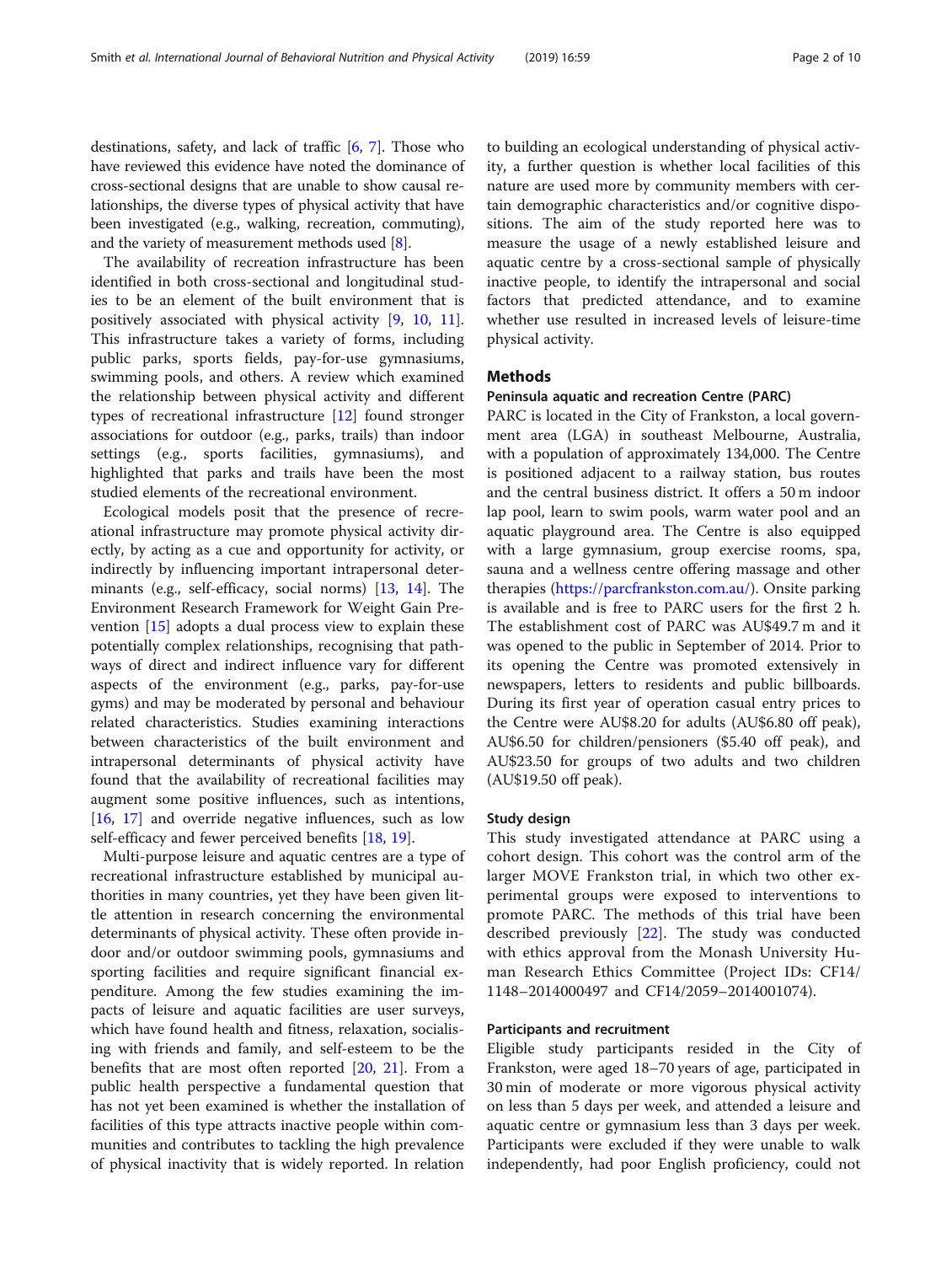provide telephone and postal contact information, or had pre-purchased a membership of PARC. The sample size target for the cohort was determined adopting the assumptions that 10% of participants would become regular (weekly) users of PARC and that loss to followup would be 20% per year. Therefore, with an alpha of 0.05, and power 0.8, a sample of 500 would provide confidence intervals of +/− 3.5% on prevalence measures in the cohort and an ability to detect 10% difference in outcomes between this group and the intervention arms of the study.

Recruitment was undertaken in August and September of 2014 by telephone calls to a random sample of people with a landline or mobile phone number listed in the Electronic White Pages directory for the Frankston City Council area. Up to six call attempts were made to contact the listed number, and when the person was reached they were asked to state the members of their household in the eligible age range from oldest to youngest. One person within this range was then randomly selected using computer generated random ordering to undertake the screening questions. Individuals meeting the screening criteria were read an explanatory statement about the study and the ethical conditions under which it was being conducted, and those providing verbal consent were administered the baseline survey. If a selected person was not eligible, permission was sought to screen another member of the household.

#### Measures

Data were conducted by Computer Assisted Telephone Interview, with the survey being approximately 20 min in duration. The baseline measures were collected in the 6 weeks prior to the opening of PARC, and follow-up measurement was conducted 12 months later.

Physical activity measures were drawn from the Exercise Recreation and Sport Survey, which has been used extensively in Australia to assess participation in organised and non-organised leisure-time activities [\[23](#page-8-0)]. This survey asks respondents to identify the exercise, recreation and sports activities undertaken in the past 12 months, and to report the number and duration of their sessions of each of these in the past 2 weeks. Frequency of attendance at PARC was measured by two questions, with the first asking if participants had used the facility at all in the past 12 months, and the second (for users) asking if this attendance was less than once per month, one or two times per month, one or two times per week, or three or more times per week. Those who reported using PARC were asked whether they did so for any of the following purpose(s): lap swimming; use of the warm water wellbeing pool; learn to swim classes; use of the gym; attending an exercise class; undertaking prescribed exercise therapy; or visiting the day spa. Barriers to the

use of PARC were measured by asking all participants to rate on a five-point Likert scale (from strongly agree to strongly disagree) the extent to which each of the following prevented their attendance: Centre opening hours; cost of entry; lack of transport; lack of parking; the cost of parking; the Centre not having their preferred exercise facilities; dislike of the social atmosphere at the Centre; and dislike of the physical environment at the Centre.

Single-item measures were used to measure cognitive determinants of physical activity. Respondents were asked to report their agreement, on a five-point Likert scale, with statements about whether they: intended to exercise regularly (intention); [\[24](#page-8-0)] considered exercise to be pleasant (attitude); [[25](#page-8-0)] had made a plan about how to exercise regularly (action planning); [[26\]](#page-8-0) had the ability to exercise regularly if they wished to (self-efficacy); [[27\]](#page-8-0) believed that those who are important to them would approve if they exercised regularly (subjective norm); [\[25](#page-8-0)] and, would regret it if they did not exercise regularly (anticipated regret) [[28](#page-8-0)]. The six-item Friendship scale [\[29](#page-8-0)] was used to measure social relationships, while a short version of the Functional Comorbidity Index [[30\]](#page-8-0) was used to measure existing chronic conditions (e.g., diabetes, arthritis).

Demographic details collected were age, sex, residential address, household composition, educational attainment, occupation, household income, and language spoken at home. In order to determine residential proximity to PARC, the address given by participants was entered into Google Maps so that the driving distance to the Centre could be generated.

#### Statistical analysis

The ordinal measure of frequency of PARC attendance was recoded to categorise usage in the previous 12 months as none, occasional (less than once per month) and regular (one or two times per month, or more). Descriptive proportions were calculated for levels of PARC use, the reasons for use, and perceived barriers to attendance. Analysis of baseline predictors of PARC use over 12 months was undertaken by stratifying the levels of use by the demographic, health status, cognitive and social characteristics of participants. In this analysis residential proximity to PARC was categorised as less than 5 km, or 5 km or more. The other cognitive variables (intention, attitude, action planning, self-efficacy, subjective norm, anticipated regret) that were measured on Likert scales were dichotomised (agree vs neutral/disagree), to differentiate those displaying the cognitive characteristic from those who did not.

Because levels of regular attendance at PARC were low, those who were regular or occasional users were combined into a single group (labelled 'users'). Crude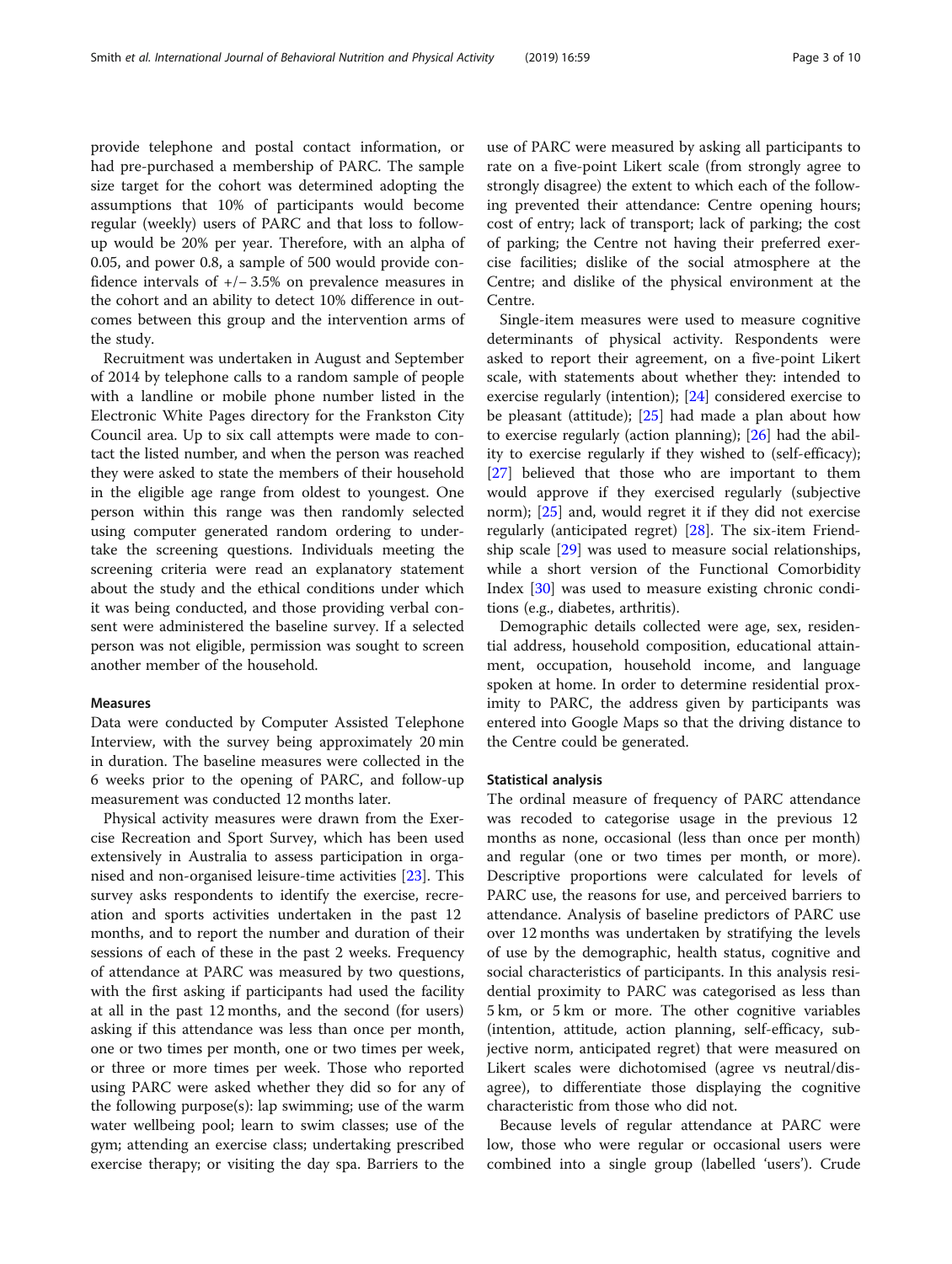odds ratios were calculated to identify the demographic, health status, cognitive and social characteristics that had bivariate associations with PARC attendance. Stepwise multivariable logistic regression was undertaken to identify the factors that independently predicted PARC attendance at 12 months, with a  $p < 0.1$  threshold applied for inclusion of variables at each step in modelling.

In order to examine whether attendance at PARC was independently related to increased leisure-time physical activity, total minutes of moderate- and vigorous-intensity activity reported in the past 2 weeks were calculated at both baseline and 12 months. The physical activity level of participants at each time point was classified as sedentary (less than 30 min per week), low active (30–149 min per week), or sufficiently active (150 min or more per week). PARC use and baseline level of physical activity were entered into a stepwise multivariable logistic regression model, together with the demographic, health status, cognitive and social variables, to identify factors associated with progression to a higher level of physical activity over 12 months (i.e., sedentary or low active, to a higher level). A  $p < 0.1$  threshold was applied for inclusion of variables at each step in modelling.

#### Results

During telephone recruitment 61% of contacted individuals were found to meet the study eligibility criteria. Of these 55% were enrolled, 549 of whom were allocated to the control arm of the MOVE-Frankston trial, which was the cohort followed for this study.

As Table 1 shows, the majority of participants were female and most were in the 35–54 years or 55–70 years age groups. Three-quarters lived in a household with two or more adults, and just over one-third had one or more children under 18 years of age living with them. Most participants had attained a post-school qualification, with a vocational qualification reported more often than a university degree. The majority were in paid employment, which was mostly full-time. Although around 10% of participants did not disclose their household income, there was good representation across the lower, middle, and upper brackets. About three-in-five participants resided five kilometres or more from PARC.

The 12-month follow-up measures were completed by 70.9% of those recruited. Study participants successfully followed up were significantly less likely than those lost to follow-up to be in full-time employment, but did not differ in any other demographic characteristic.

As shown in Fig. [1](#page-4-0), at the 12-month follow-up 73.8% of study participants were classified as non-users of PARC, 17.5% as occasional users (less than once per month), and 8.7% as regular users (once per month or more). Among the regular users just over half (4.6% of the total sample) reported attending PARC at least once per week.

|                                 | N   | %    | Ν   | $\%$  |
|---------------------------------|-----|------|-----|-------|
| Gender <sup>a</sup>             |     |      |     |       |
| Male                            | 205 | 37.3 | 148 | 38.0  |
| Female                          | 317 | 57.7 | 227 | 58.4  |
| Age <sup>a</sup>                |     |      |     |       |
| 18-34 years                     | 57  | 10.4 | 38  | 9.8   |
| $35-54$ years                   | 216 | 39.3 | 145 | 37.3  |
| $\geq$ 55 years                 | 237 | 43.2 | 181 | 46.5  |
| Adults in household             |     |      |     |       |
| One                             | 133 | 24.2 | 95  | 24.4  |
| Two or more adults              | 416 | 75.7 | 294 | 75.6  |
| Children in household           |     |      |     |       |
| None                            | 350 | 63.8 | 249 | 64.0  |
| One or more                     | 199 | 36.2 | 140 | 36.0  |
| Education <sup>a</sup>          |     |      |     |       |
| High school or less             | 175 | 31.9 | 115 | 29.6  |
| Vocational qualification        | 222 | 40.4 | 160 | 41.1  |
| University degree               | 140 | 25.5 | 106 | 27.2  |
| Employment status <sup>a</sup>  |     |      |     |       |
| Employed (F/T)                  | 238 | 43.4 | 150 | 38.6† |
| Employed (P/T)                  | 118 | 21.5 | 90  | 23.1  |
| Others                          | 166 | 30.2 | 135 | 34.7  |
| Household income <sup>a</sup>   |     |      |     |       |
| ≤ AU\$39,999                    | 148 | 27.0 | 111 | 28.5  |
| AU\$40,000 - 79,999             | 185 | 33.7 | 131 | 33.7  |
| ≥ AU\$80,000                    | 171 | 31.1 | 115 | 29.6  |
| Main Language <sup>a</sup>      |     |      |     |       |
| English                         | 508 | 92.5 | 368 | 94.6  |
| Other                           | 14  | 2.6  | 7   | 1.8   |
| Distance from PARC <sup>a</sup> |     |      |     |       |
| $< 5$ kms                       | 211 | 38.4 | 145 | 37.3  |
| $\geq$ 5 kms                    | 316 | 57.6 | 228 | 58.6  |

<sup>a</sup>data missing for participants; † difference with those lost to follow-up  $(p < 0.01)$ 

## Reasons and barriers for PARC use

The most common reasons given for using PARC were lap swimming (70.4%), followed by using the warm-water pool (38.8%). Markedly lower proportions reported using the gymnasium (7.2%), undertaking group exercise classes (6.2%), or attending swimming classes (6.2%).

The most reported barriers to PARC use were the cost of parking (39.0%), cost of entry to the Centre (32.3%) and lack of parking (20.3%). It was notable that each of these barriers was reported significantly more often by occasional than regular users; 55.2% vs 20.6% for cost of parking, 43.3% for 29.4% for cost of entry, and 29.4% vs

Baseline  $(N = 549)$  12 months  $(N = 389)$ 

#### Table 1 Characteristics of study participants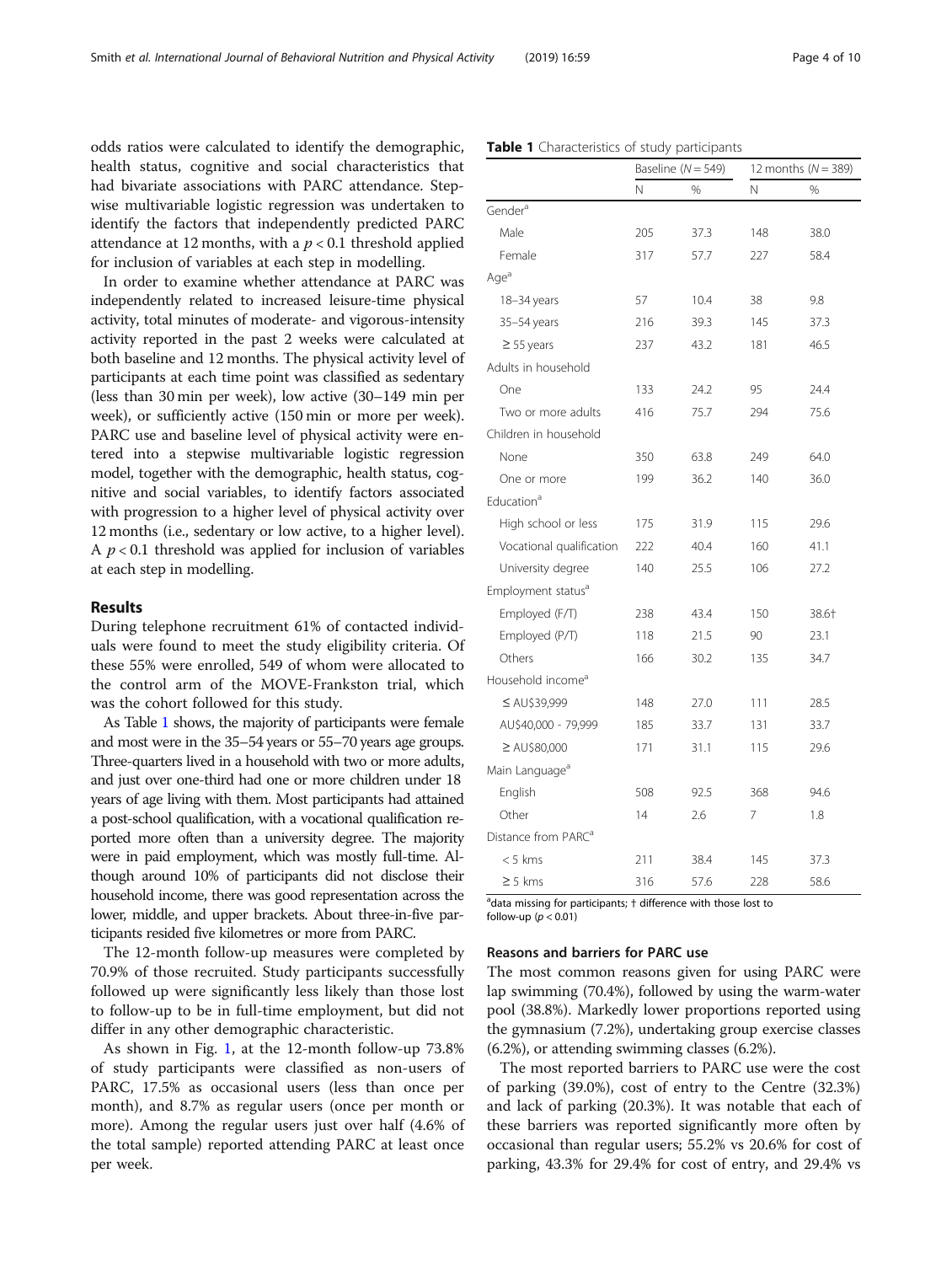<span id="page-4-0"></span>

14.7% for lack of parking, respectively. Lack of parking was more often reported by women than men (23.7% vs 14.4%), and cost of entry more often by those in the lowest category of income (42.7%) than people in the middle (27.7%) and upper categories (25.5%). Less common barriers were limited facilities at PARC (7.8%), the social climate at the Centre (7.4%), the physical environment at the Centre (7.3%), lack of transport (4.7%) and unsuitable opening hours (3.0%).

## Predictors of PARC usage and leisure time physical activity

Table [2](#page-5-0) shows the proportions of participants from different demographic and health status sub-groups who were classified as non-users, occasional users or regular users of PARC over the preceding 12 months. Univariable logistic regression revealed that those most likely to make any use of PARC were females (odds ratio (OR) 2.30, 95% confidence interval (CI), 1.37–3.87), people in a household with one or more children (OR 2.94, 95% CI 1.85–4.69), and those employed on a part-time basis (OR 2.79, 95% CI 1.56–4.99). In addition, those with a high school education had a higher likelihood of PARC attendance than those with a vocational qualification (OR 0.49, 95% CI 0.28–0.84), people from low income compared with middle income households (OR 0.52, 95% CI 0.29–0.93), and those without chronic conditions compared with those reporting two or more (OR 0.39 95% CI 0.22–0.69). Those residing within 5 km of PARC were more likely to have used the centre than those who lived ≥5 km away (OR 0.58, 95% CI 0.37–0.93).

PARC usage at 12 months by study participants having various cognitive and social characteristics is shown in Table [3](#page-6-0). Those who expressed intentions to attend PARC at baseline showed a higher prevalence of using the Centre, but the odds ratio for this association was marginally non-

significant (OR 2.08, 95% CI 0.98–4.42). There was little variation in PARC usage across sub-groups of the cognitive determinants of physical activity, including attitudes, subjective norm, action planning, self-efficacy, and anticipated regret. Level of personal friendship and support was not related to PARC usage.

Table [4](#page-6-0) shows the factors identified by multivariable modelling as significant predictors of PARC attendance. These were: being female (OR 2.85, 95% CI 1.56–5.22); having one or more children in the household (OR 3.35, 95% CI 1.89–5.98); and expressing intentions to use the Centre at baseline (OR 2.52, 95% CI 1.07–5.96). In addition, people living less than 5 km from PARC were more like to be users relative to those residing 5 km or more away (OR 0.50, 95% CI 0.28–0.89).

Further stepwise modelling found that PARC users were not significantly more likely than non-users to show improvements in their level of leisure-time physical activity over 12 months. Having intentions to exercise regularly at baseline was the strongest predictor of improvement in leisure-time physical activity at follow-up.

### **Discussion**

Establishment of indoor aquatic and leisure centres requires substantial planning and investment of public funds, yet this is the first longitudinal study we are aware of to investigate use of a new facility of this type by physically inactive adults in a local community. Over 12 months about one-tenth of those classified as physically inactive visited PARC a few times, and less than one in 20 were weekly users. The findings that users of PARC mostly attended on an occasional basis, and that use was not associated with progression to a higher level of total leisure-time physical activity, indicates that the introduction of the Centre is likely to have made only a small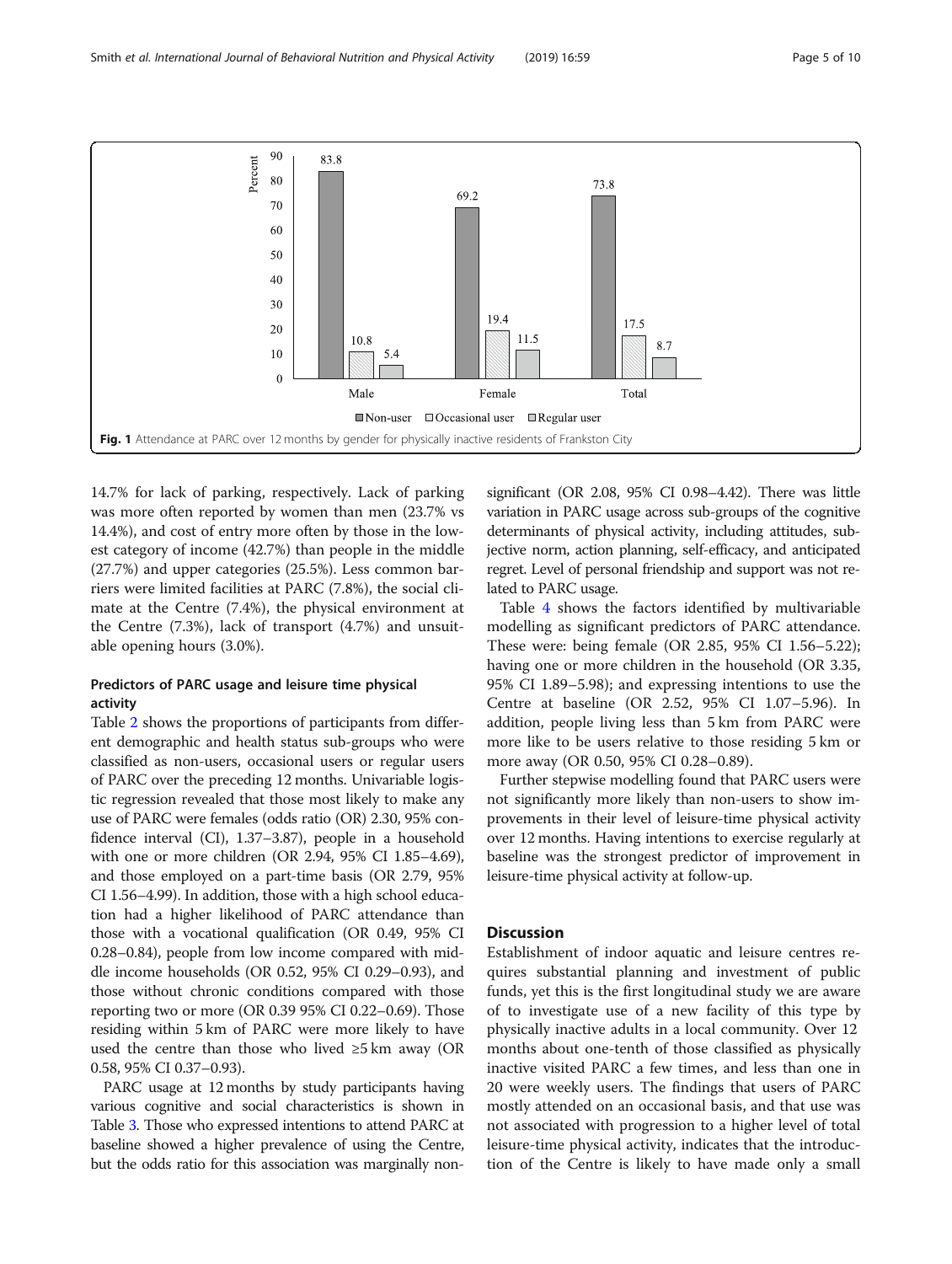| Socio-demographic<br>characteristics | Non-user     |      | Occasional user |      | Regular user   |      | PARC use              |  |
|--------------------------------------|--------------|------|-----------------|------|----------------|------|-----------------------|--|
|                                      | $\mathsf{N}$ | $\%$ | $\mathsf{N}$    | $\%$ | $\mathsf{N}$   | $\%$ | Crude OR (95% CI)     |  |
| Gender                               |              |      |                 |      |                |      |                       |  |
| Male                                 | 124          | 83.8 | 16              | 10.8 | 8              | 5.4  | 1.00                  |  |
| Female                               | 157          | 69.2 | 44              | 19.4 | 26             | 11.5 | 2.30 (1.37, 3.87)     |  |
| Age                                  |              |      |                 |      |                |      |                       |  |
| 18-34 yrs                            | 30           | 86.0 | 4               | 7.0  | $\overline{4}$ | 7.0  | 1.00                  |  |
| 35-54 yrs                            | 92           | 75.5 | 39              | 18.1 | 14             | 6.5  | 2.16 (0.92, 5.05)     |  |
| $\geq$ 55 yrs                        | 151          | 87.3 | 14              | 5.9  | 16             | 6.8  | 0.75(0.31, 1.78)      |  |
| Children in household                |              |      |                 |      |                |      |                       |  |
| None                                 | 203          | 81.5 | 28              | 11.2 | 18             | 7.2  | 1.00                  |  |
| One or more                          | 84           | 60.0 | 40              | 28.6 | 16             | 11.4 | 2.94 (1.85, 4.69)     |  |
| Education                            |              |      |                 |      |                |      |                       |  |
| High school or less                  | 76           | 66.1 | 27              | 23.5 | 12             | 10.4 | 1.00                  |  |
| Vocational qualification             | 128          | 80.0 | 21              | 13.1 | 11             | 6.9  | 0.49(0.28, 0.84)      |  |
| University degree                    | 75           | 70.8 | 20              | 18.9 | 11             | 10.4 | 0.81 (0.46, 1.42)     |  |
| Employment                           |              |      |                 |      |                |      |                       |  |
| Employed (F/T)                       | 120          | 80.0 | 18              | 12.0 | 12             | 8.0  | 1.00                  |  |
| Employed (P/T)                       | 53           | 58.9 | 24              | 26.7 | 13             | 14.4 | 2.79 (1.56, 4.99)     |  |
| Others                               | 108          | 80.0 | 18              | 13.3 | 9              | 6.7  | 1.00 (0.56, 1.79)     |  |
| Household income                     |              |      |                 |      |                |      |                       |  |
| $\leq$ AU\$39,999                    | 75           | 67.6 | 27              | 24.3 | 9              | 8.1  | 1.00                  |  |
| AU\$40,000 -79,999                   | 105          | 80.2 | 14              | 10.7 | 12             | 9.2  | $0.52$ (0.29, 0.93)   |  |
| $\geq$ AU\$80,000                    | 81           | 70.4 | 23              | 20.0 | 11             | 9.6  | $0.87$ (0.50, 1.54)   |  |
| Chronic conditions                   |              |      |                 |      |                |      |                       |  |
| None                                 | 57           | 63.3 | 23              | 25.6 | 10             | 11.1 | 1.00                  |  |
| One                                  | 71           | 68.9 | 24              | 23.3 | 8              | 7.8  | 0.79(0.43, 1.42)      |  |
| Two or more                          | 154          | 81.5 | 20              | 10.6 | 15             | 7.9  | 0.39 (0.22, 0.69)     |  |
| Distance from PARC                   |              |      |                 |      |                |      |                       |  |
| $<$ 5 kms                            | 97           | 66.9 | 29              | 20.0 | 19             | 13.1 | 1.00                  |  |
| $\geq$ 5 kms                         | 177          | 77.6 | 37              | 16.2 | 14             | 6.1  | $0.58$ $(0.37, 0.93)$ |  |

<span id="page-5-0"></span>Table 2 Usage of PARC at 12 months by socio-demographic characteristics of residents: univariable regression

contribution towards increasing physical activity in the population.

Analysis of the predictors of attendance at PARC revealed that women and those with children are likely to benefit most from the provision of this type of facility. This greater usage is consistent with population data concerning organised physical activity in Australia which show that a higher proportion of women than men undertake activity in fitness, leisure or indoor sports centres [[31](#page-8-0)]. The greater levels of attendance by those with one or more children indicates that indoor, multipurpose centres such as PARC could be an attractive way of engaging children in active recreation.

The finding that those living in closest proximity to PARC (< 5 km) were more likely to be attenders shows that ease of access influences the usage of recreational infrastructure, even when this is centrally located and offers a range of high quality facilities that might be attractive to people in the wider region. In support of this, a survey of users at four aquatic and leisure centres in Victoria, Australia, found that being close to home was a major reason for selecting their particular facility [[32](#page-8-0)]. Longitudinal studies investigating the impact of developments to parks [\[33](#page-8-0)], greenways [\[34\]](#page-8-0), and cycle paths [[35](#page-8-0)] have also found that the highest users were people living in the nearest proximity. It is possible that the advertising of new facilities such as PARC as sites where residents can undertake physical activity may increase perceived barriers to activity for those who do not live close to these opportunities. The challenge that this presents for policy makers is that facilities such as PARC have high establishment costs and are not feasible to replicate in multiple locations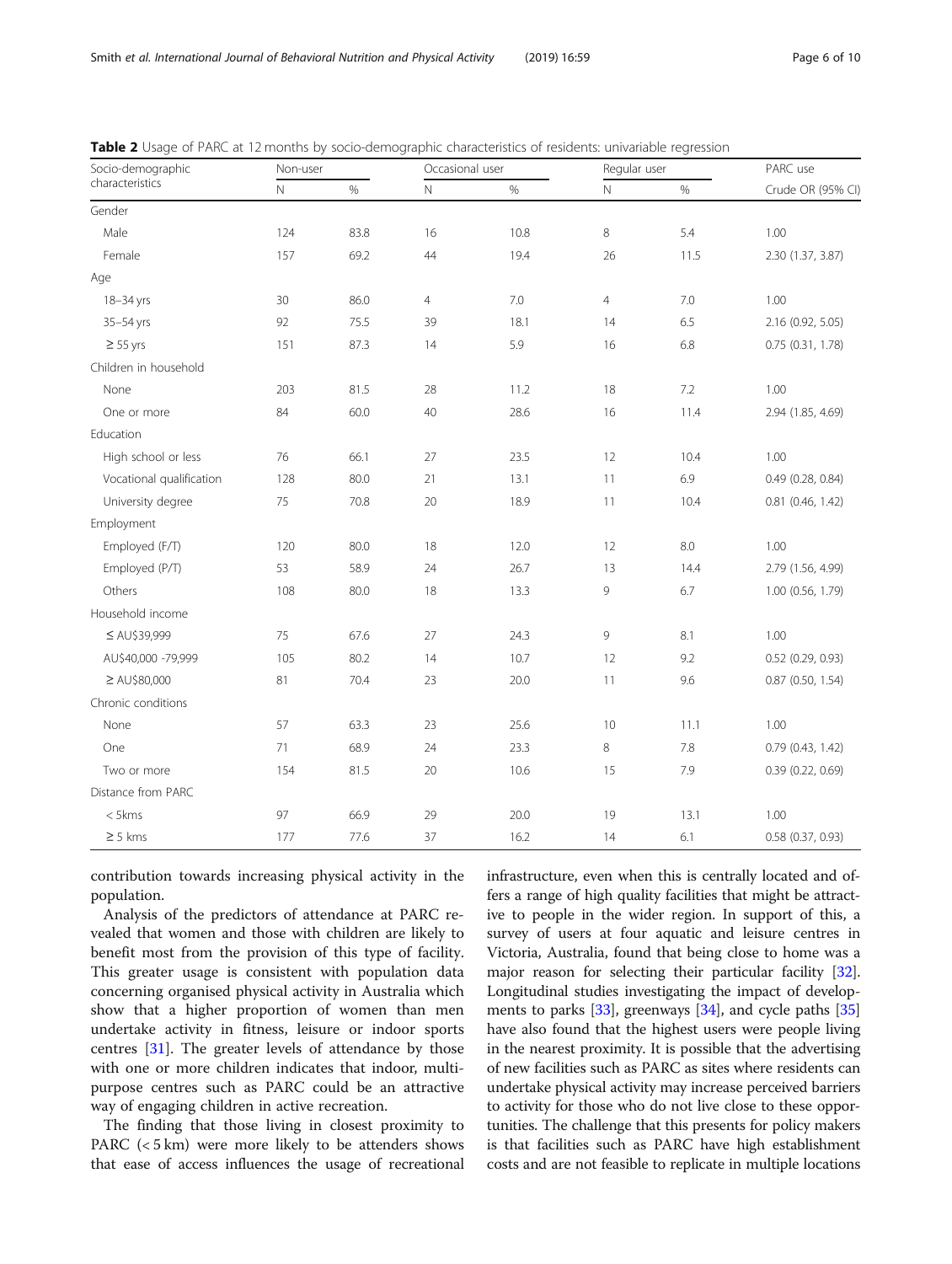| Cognitive and<br>social<br>characteristics |     | Non-users |                | Occasional users |              | Regular users | PARC use             |
|--------------------------------------------|-----|-----------|----------------|------------------|--------------|---------------|----------------------|
|                                            | N   | $\%$      | N              | $\%$             | $\mathsf{N}$ | $\%$          | Crude OR (95% CI)    |
| Intention                                  |     |           |                |                  |              |               |                      |
| Neutral/ negative                          | 48  | 84.2      | 8              | 14.0             | 1            | 1.8           |                      |
| Positive                                   | 238 | 71.9      | 60             | 18.1             | 33           | 10.0          | 2.08 (0.98-4.42)     |
| Attitude                                   |     |           |                |                  |              |               |                      |
| Neutral/ negative                          | 59  | 77.6      | 13             | 17.1             | 4            | 5.3           |                      |
| Positive                                   | 227 | 72.8      | 55             | 17.6             | 30           | 9.6           | $1.30(0.72 - 2.35)$  |
| Subjective norm                            |     |           |                |                  |              |               |                      |
| Neutral/ negative                          | 10  | 71.4      | 3              | 21.4             | 1            | 7.1           |                      |
| Positive                                   | 276 | 73.8      | 65             | 17.4             | 33           | 8.8           | $0.89(0.27 - 2.90)$  |
| Action planning                            |     |           |                |                  |              |               |                      |
| Neutral/ negative                          | 134 | 76.1      | 30             | 17.1             | 12           | 6.8           |                      |
| Positive                                   | 152 | 71.7      | 38             | 17.9             | 22           | 10.4          | $1.30(0.81 - 2.08)$  |
| Self-efficacy                              |     |           |                |                  |              |               |                      |
| Neutral/ negative                          | 23  | 69.7      | $\overline{7}$ | 21.2             | 3            | 9.1           |                      |
| Positive                                   | 262 | 74.0      | 61             | 17.2             | 31           | 8.8           | $0.81$ $(0.37-1.76)$ |
| Anticipated regret                         |     |           |                |                  |              |               |                      |
| Neutral/ negative                          | 32  | 78.1      | 9              | 22.0             | $\mathbf 0$  | $\mathbf 0$   |                      |
| Positive                                   | 254 | 73.2      | 59             | 17.0             | 34           | 9.8           | $1.30(0.60 - 2.83)$  |
| Friendship                                 |     |           |                |                  |              |               |                      |
| Median (IQR)                               | 28  | (26, 30)  | 28.5           | (27, 30)         | 27           | (24, 30)      | $1.00(0.94 - 1.07)$  |

<span id="page-6-0"></span>Table 3 Usage of PARC at 12 months by cognitive and social characteristics of residents: univariable regression

in communities. Addressing transport access is therefore critical, and at PARC this entailed selection of a site on major bus and rail routes and provision of a large parking lot with 2 h of free parking for Centre users. Despite these initiatives, cost of parking and availability of parking were two of the most reported barriers to use of the Centre,

Table 4 Predictors of PARC attendance over 12 months: multivariable regression

| Predictor             | PARC use            |
|-----------------------|---------------------|
|                       | Adjusted OR (95 CI) |
| Gender                |                     |
| Male                  | 1.00                |
| Female                | 2.85 (1.56-5.22)    |
| Children in household |                     |
| None                  | 1.00                |
| One or more           | 3.35 (1.89-5.98)    |
| Distance from PARC    |                     |
| < 5kms                | 1.00                |
| $\geq$ 5 kms          | $0.50(0.28 - 0.89)$ |
| Intention             |                     |
| Neutral/ negative     | 1.00                |
| Positive              | 2.52 (1.07-5.96)    |

which may have been a perception arising from negative publicity about parking fees and fines in the Frankston CBD. This highlights the importance of including information about ease of transport access in promotion of recreational facilities.

With respect to economic factors that may influence the use of PARC, the multi-variable model found that level of household income did not predict attendance. On the other hand, cost of parking and cost of entry were two out of the three most reported barriers to using the Centre. An analysis of predictors of adherence to leisure centre programs in a deprived area of London found that 'lack of money' was a barrier reported four times more often by those who dropped out than those who continued [[36](#page-8-0)]. Qualitative studies have also reported that cost is a barrier to participation in various types of organised and centrebased physical activity for low income people [[37](#page-8-0)]. Fee setting is a complex issue for managers of aquatic and recreation facilities, who are expected to develop a sustainable business model for their operations. At PARC entry fees are discounted for pension beneficiaries, families, and those attending in off-peak times, and further reductions are likely to require a higher level of government subsidisation of the Centre.

The only cognitive predictor of PARC attendance was intentions to use the Centre. This is consistent with a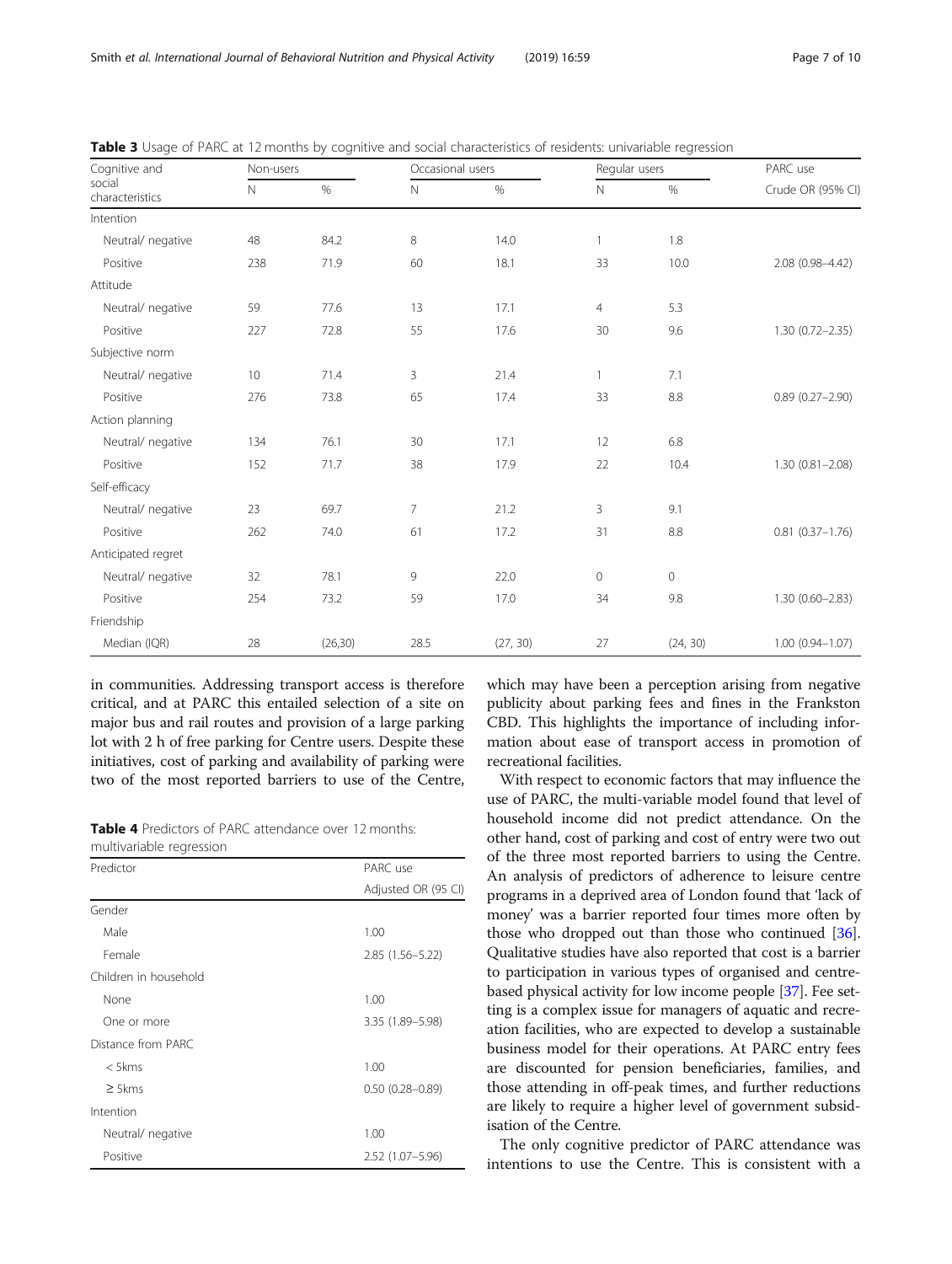review of research concerning interactions between physical activity cognitions and the built environment, which found that intentions consistently had a positive impact on behaviours when recreational facilities were accessible and convenient  $[16]$ . It was notable that selfefficacy, a well-established determinant of physical activity [[1\]](#page-8-0), was not associated with Centre usage. This may be because the dependent variable in this analysis was any level of PARC use, rather than regular participation. It is also possible that the use of single item measures of the cognitive variables may have provided insufficient sensitivity to discriminate between participants and detect associations with PARC use. The findings concerning the predictive role of intentions raise questions about what the intrinsic and/or extrinsic motivators were for use of PARC [\[38](#page-8-0)]. Further research to examine why some inactive people formed these intentions, while others did not, could inform promotional strategies for facilities of this type.

The finding that the new PARC facility attracted limited numbers of inactive people on a regular basis indicates that complementary strategies to promote usage are needed. Social marketing methods have been used successfully in programs to increase physical activity [\[39](#page-8-0)] and are well suited to promoting the use of aquatic and leisure facilities. Innovative strategies, including the Leisure Card scheme in the United Kingdom  $[40]$  $[40]$  and the *Give it a Go* program in the London borough of Camden [\[41\]](#page-8-0), have used social marketing techniques to facilitate access to aquatic and leisure centres. Reviews of social marketing strategies to promote physical activity have concluded that these are most effective when a range of benchmark criteria are adopted in intervention development, including formative research, audience segmentation, clarification of the exchange (or behavioural choice) required, and attention to all elements of the marketing mix (product, price, placement and promotion) [\[42,](#page-9-0) [43\]](#page-9-0). An opportunity in the marketing of leisure and aquatic centres is that it is possible to promote a core product (physical activity and its benefits), and an actual product (a facility where this can be done) [\[43\]](#page-9-0).

A strength of this study was that a random cross-section of inactive residents was recruited into the cohort. While generalisability to the local population cannot be determined, the higher representation of women, people aged 55–70 years, and those without university education is consistent with population data about physically inactive adults in the state of Victoria [[44\]](#page-9-0). A limitation of this study was that the sample size was insufficient to examine interactions between predictors of PARC usage, which would have enabled exploration of the potential moderating effects of factors such as age and household income upon other predictors of attendance. A further limitation was that PARC usage was measured by an ordinal, self-report measure that is vulnerable to recall bias and did not record the actual

number of visits by study participants. This method of measurement was used because it was not possible to obtain admission records from PARC that could be linked to individuals enrolled in the study.

#### Conclusion

A major impetus for the development of leisure and aquatic facilities in Australia, and in other parts of the world, is to not only improve local recreational opportunities, but to facilitate health enhancing physical activity. The study reported here is the first longitudinal investigation of the uptake of a new facility of this type by inactive adults in a surrounding locality. It found that around three-quarters of residents did not attend the Centre, that those who attended mostly did so on an occasional basis, and that users did not appear to increase their overall level of leisure-time physical activity. Comprehensive strategies to increase utilisation of leisure and aquatic facilities by inactive people are needed, which not only address barriers to attendance but incentives and support that may promote use, so that the potential public health benefits of this form of recreational infrastructure can be more fully realised.

#### Abbreviations

CI: Confidence interval; OR: Odds ratio; PARC: Peninsula Aquatic and Recreation Centre

#### Acknowledgments

The authors wish to acknowledge the contributions of Leon Piterman and Bruce Mackay to the establishment of the research collaboration that enabled this study and to development of the study protocol.

#### Authors' contributions

BJS designed and managed the study, assisted with data analysis and drafted the manuscript. JDN designed and managed the study and assisted with data collection and manuscript preparation. RMS undertook data collection and assisted with data analysis and manuscript preparation. TNH was primarily responsible for data analysis and assisted with manuscript preparation. The remaining authors (FJN, AB, RJD, AM and MTE) contributed to study design, management, and finalisation of the manuscript. All authors read and approved the final manuscript.

#### Funding

This study was funded by Australian Research Council Linkage Grant LP130101005, and by Frankston City Council. The study sponsors had no involvement in: study design; data collection, analysis and interpretation; writing of the manuscript; or, the decision to submit the paper for publication.

#### Availability of data and materials

The datasets used and/or analysed during the current study are available from the corresponding author on reasonable request.

#### Ethics approval and consent to participate

Ethical approval for the study was granted by the Monash University Human Research Ethics Committee (Project IDs: CF14/1148–2014000497 and CF14/ 2059–2014001074). At the time of recruitment participants were given a verbal information statement about the study and were required to provide verbal consent to be enrolled.

#### Consent for publication

Not applicable.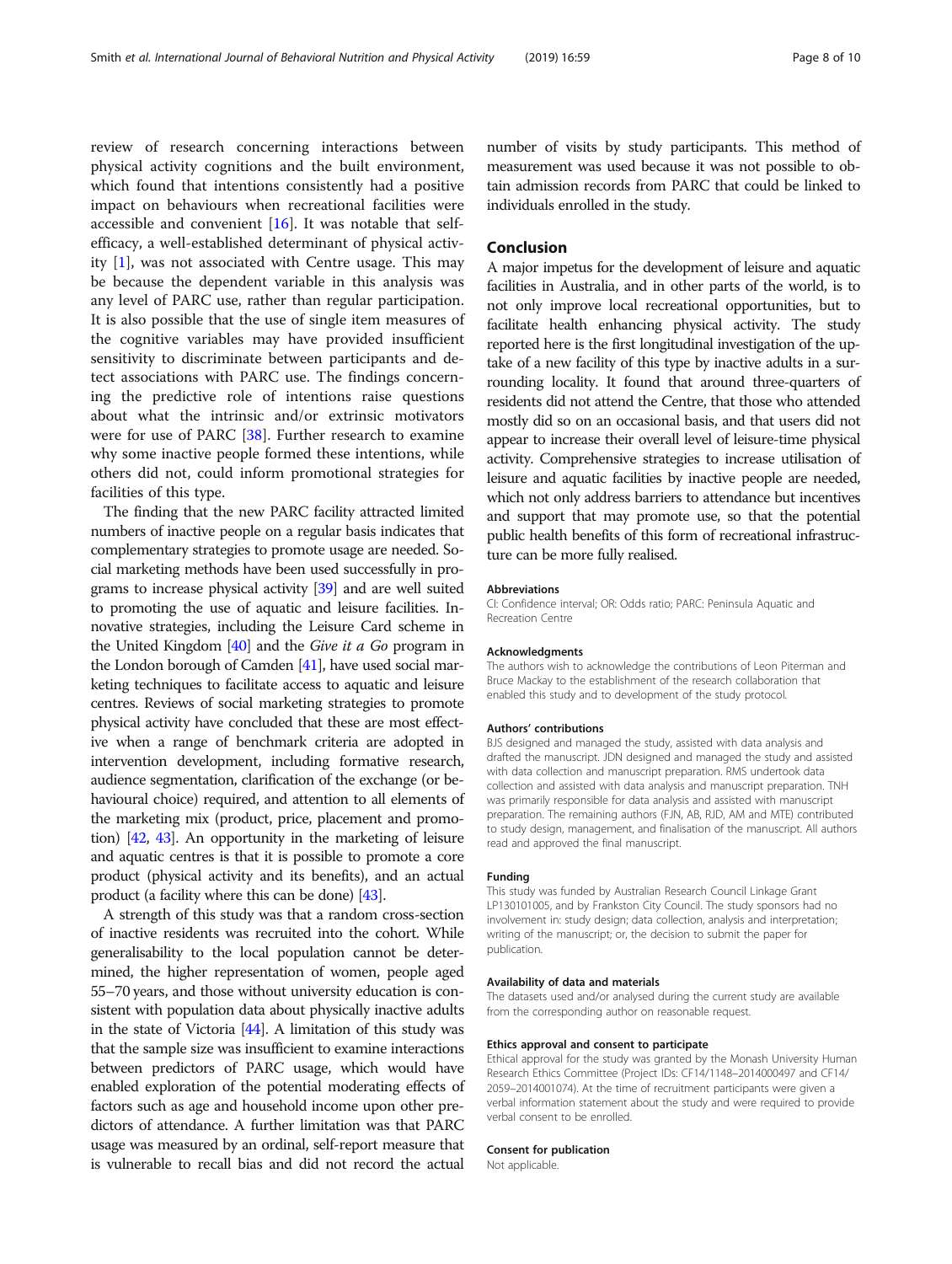#### <span id="page-8-0"></span>Competing interests

The authors declare no competing interests.

#### Author details

<sup>1</sup>School of Public Health, Level 6, The Charles Perkins Centre, University of Sydney, Sydney, New South Wales 2006, Australia. <sup>2</sup>School of Public Health and Preventive Medicine, Monash University, 553 St Kilda Rd, Melbourne, Victoria 3004, Australia. <sup>3</sup>Department of Marketing, Monash Business School, Monash University, McMahons Rd, Frankston, Victoria 3199, Australia. <sup>4</sup>Melbourne School of Population and Global Health, University of Melbourne, 333 Exhibition St, Melbourne, Victoria 3004, Australia. <sup>5</sup>School of Human Sciences, University of Western Australia, 35 Stirling Highway, Perth, Western Australia 6009, Australia. <sup>6</sup>Nossal Institute for Global Health, University of Melbourne, 333 Exhibition St, Melbourne, Victoria 3004, Australia. <sup>7</sup>Faculty of Business and Law, Deakin University, 221 Burwood Hwy, Burwood, Victoria 3125, Australia.

#### Received: 28 January 2019 Accepted: 22 July 2019 Published online: 01 August 2019

#### References

- 1. Bauman AE, Reis RS, Sallis JF, Wells JC, Loos RJF, Martin BW. Correlates of physical activity: why are some people physically active and others not? Lancet. 2012;380:258–71.
- 2. Giles-Corti B, Donovan RJ. The relative influence of individual, social and physical environment determinants of physical activity. Soc Sci Med. 2002;54:1793–812.
- 3. World Health Organization. Global action plan for the prevention and control of NCDs 2013-2020. Geneva: WHO; 2013.
- 4. Duncan MJ, Spence JC, Mummery WK. Perceived environment and physical activity: a meta-analysis of selected environmental characteristics. Int J Behav Nutr Phys Act. 2005;2:11.
- 5. Sallis JF, Floyd MF, Rodriguez DA, Saelens BE. Role of built environments in physical activity, obesity, and cardiovascular disease. Circulation. 2012;125: 729–37.
- 6. McCormack GR, Shiell A. In search of causality: a systematic review of the relationship between the built environment and physical activity among adults. Int J Behav Nutr Phys Act. 2011;8:125.
- 7. Saelens BE, Handy SL. Built environment correlates of walking: a review. Med Sci Sports Exerc. 2008;40:S550.
- 8. Ferdinand AO, Sen B, Rahurkar S, Engler S, Menachemi N. The relationship between built environments and physical activity: a systematic review. Am J Public Health. 2012;102:e7–e13.
- 9. Halonen JI, Stenholm S, Kivimäki M, Pentti J, Subramaniam SV, Kawachi I, Vahtera J. Is change in availability of sports facilities associated with change in physical activity? A prospective cohort study. Prev Med. 2015;73:10–4.
- 10. Ranchod YK, Diez Roux AV, Evenson KR, Sanchez BN, Moore K. Longitudinal associations between neighborhood recreational facilities and change in recreational physical activity in the multi-ethnic study of atherosclerosis, 2000–2007. Am J Epidemiol. 2013;179:335–43.
- 11. Mackenbach JD, de Pinho MGM, Faber E, den Braver N, de Groot R, Charreire H, et al. Exploring the cross-sectional association between outdoor recreational facilities and leisure-time physical activity: the role of usage and residential self-selection. Int J Behav Nutr Phys Act. 2018; 15:55.
- 12. Kaczynski AT, Henderson KA. Environmental correlates of physical activity: a review of evidence about parks and recreation. Leisure Sci. 2007;29:315–54.
- 13. Sallis JF, Cervero RB, Ascher W, Henderson KA, Kraft MK, Kerr J. An ecological approach to creating active living communities. Annu Rev Public Health. 2006;27:297–322.
- 14. Spence JC, Lee RE. Toward a comprehensive model of physical activity. Psych Sport Exer. 2003;4:7–24.
- 15. Kremers SP, De Bruijn GJ, Visscher TL, Van Mechelen W, De Vries NK, Brug J. Environmental influences on energy balance-related behaviors: a dualprocess view. Int J Behav Nutr Phys Act. 2006;3:9.
- 16. Rhodes RE, Saelens BE, Sauvage-Mar C. Understanding physical activity through interactions between the built environment and social cognition: a systematic review. Sports Med. 2018;48:1893–912.
- 17. Prins RG, van Empelen P, te Velde SJ, Timperio A, van Lenthe FJ, Tak NI, Crawford D, Brug J, Oenema A. Availability of sports facilities as

moderator of the intention–sports participation relationship among adolescents. Health Educ Res. 2010;25:489–97.

- 18. Ding D, Sallis JF, Conway TL, Saelens BE, Frank LD, Cain KL, Slymen DJ. Interactive effects of built environment and psychosocial attributes on physical activity: a test of ecological models. Ann Behav Med. 2012;44: 365–74.
- 19. Cerin E, Vandelanotte C, Leslie E, Merom D. Recreational facilities and leisure-time physical activity: an analysis of moderators and self-efficacy as a mediator. Health Psych. 2008;27(2S):S126.
- 20. Howat P. Health-related benefits: their influence on loyalty and physical activity participation in Australian public aquatic centres. Int J Sport Manag Mark. 2012;12:73–92.
- 21. Middlestadt SE, Anderson A, Ramos WD. Beliefs about using an outdoor pool: understanding perceptions of place in the context of a recreational environment to improve health. Health Place. 2015;34:1–8.
- 22. Newton JD, Klein R, Bauman A, Newton FJ, Mahal A, Gilbert K, et al. The MOVE study: a study protocol for a randomised controlled trial assessing interventions to maximise attendance at physical activity facilities. BMC Public Health. 2015;15:403.
- 23. Merom D, Bauman A, Ford I. The public health usefulness of the exercise recreation and sport survey (ERASS) surveillance system. J Sci Med Sport. 2004;7:32–7.
- 24. Schüz B, Wurm S, Ziegelmann JP, Wolff JK, Warner LM, Schwarzer R, et al. Contextual and individual predictors of physical activity: interactions between environmental factors and health cognitions. Health Psychol. 2012; 31:714–23.
- 25. Ajzen I. Constructing a theory of planned behavior questionnaire: conceptual and methodological considerations. 2002. [http://www.people.](http://www.people.umass.edu/aizen/pdf/tpb.measurement.pdf) [umass.edu/aizen/pdf/tpb.measurement.pdf](http://www.people.umass.edu/aizen/pdf/tpb.measurement.pdf).
- 26. Sniehotta FF, Schwarzer R, Scholz U, Schuz B. Action planning and coping planning for long-term lifestyle change: theory and assessment. Eur J Soc Psychol. 2005;35:565–76.
- 27. Armitage CJ, Conner M. Social cognitive determinants of blood donation. J Applied Soc Psychol. 2001;31:1431–57.
- 28. Abraham C, Sheeran P, Deciding to exercise: the role of anticipated regret. British J Health Psychol. 2004;9:269–78.
- 29. Hawthorne G. Measuring social isolation in older adults: development and initial validation of the friendship scale. Soc Indic Res. 2006;77:521–48.
- 30. Fortin M, Hudon C, Dubois M-F, Admirall J, Lapointe L, Soubhi H. Comparative assessment of three different indices of multimorbidity for studies on health-related quality of life. Health Qual Life Out. 2005;3:74.
- 31. Australian Sports Commission. Participation in Exercise, Recreation and Sport - Annual Report 2010. https://www.clearinghouseforsport.gov.au/ [data/assets/pdf\\_file/0004/599431/ERASS\\_Report\\_2010.pdf](https://www.clearinghouseforsport.gov.au/__data/assets/pdf_file/0004/599431/ERASS_Report_2010.pdf).
- 32. Finch C, Donaldson A, Mahoney M, Otago L. Who chooses to use multi-purpose recreation facilities for their physical activity setting? Sport Health. 2009;27:16.
- 33. Michael YL, Perdue LA, Orwoll ES, Stefanick ML, Marshall LM. Osteoporotic fractures in men study group. Physical activity resources and changes in walking in a cohort of older men. Am J Public Health. 2010;100:654–60.
- 34. West ST, Shores KA. The impacts of building a greenway on proximate residents' physical activity. J Phys Act Health. 2011;8:1092–7.
- 35. Merom D, Bauman A, Vita P, Close G. An environmental intervention to promote walking and cycling - the impact of a newly constructed Rail Trail in Western Sydney. Prev Med. 2003;36:235–42.
- 36. Tai SS, Gould M, Smith P, Iliffe S. Promoting physical activity in general practice: should prescribed exercise be free? J Roy Soc Med. 1999;92:65–7.
- 37. Schmidt M, Absalah S, Nierkens V, Stronks K. Which factors engage women in deprived neighbourhoods to participate in exercise referral schemes? BMC Public Health. 2008;8:371.
- 38. Teixeira PJ, Carraca EV, Markland D, Silva MN, Ryan RM. Exercise, physical activity, and self-determination theory: a systematic review. Int J Behav Nutr Phys Act. 2012;9:78.
- 39. Stead M, Hastings G, McDermott L. The meaning, effectiveness and future of social marketing. Obes Rev. 2007;8:189–93.
- 40. Collins MF. Leisure cards in England: an unusual combination of commercial and social marketing? Soc Market Q. 2011;17:20–47.
- 41. Verhoef TI, Trend V, Kelly B, Robinson N, Fox P, Morris S. Cost-effectiveness analysis of offering free leisure Centre memberships to physically inactive members of the public receiving state benefits: a case study. BMC Public Health. 2016;16:616.